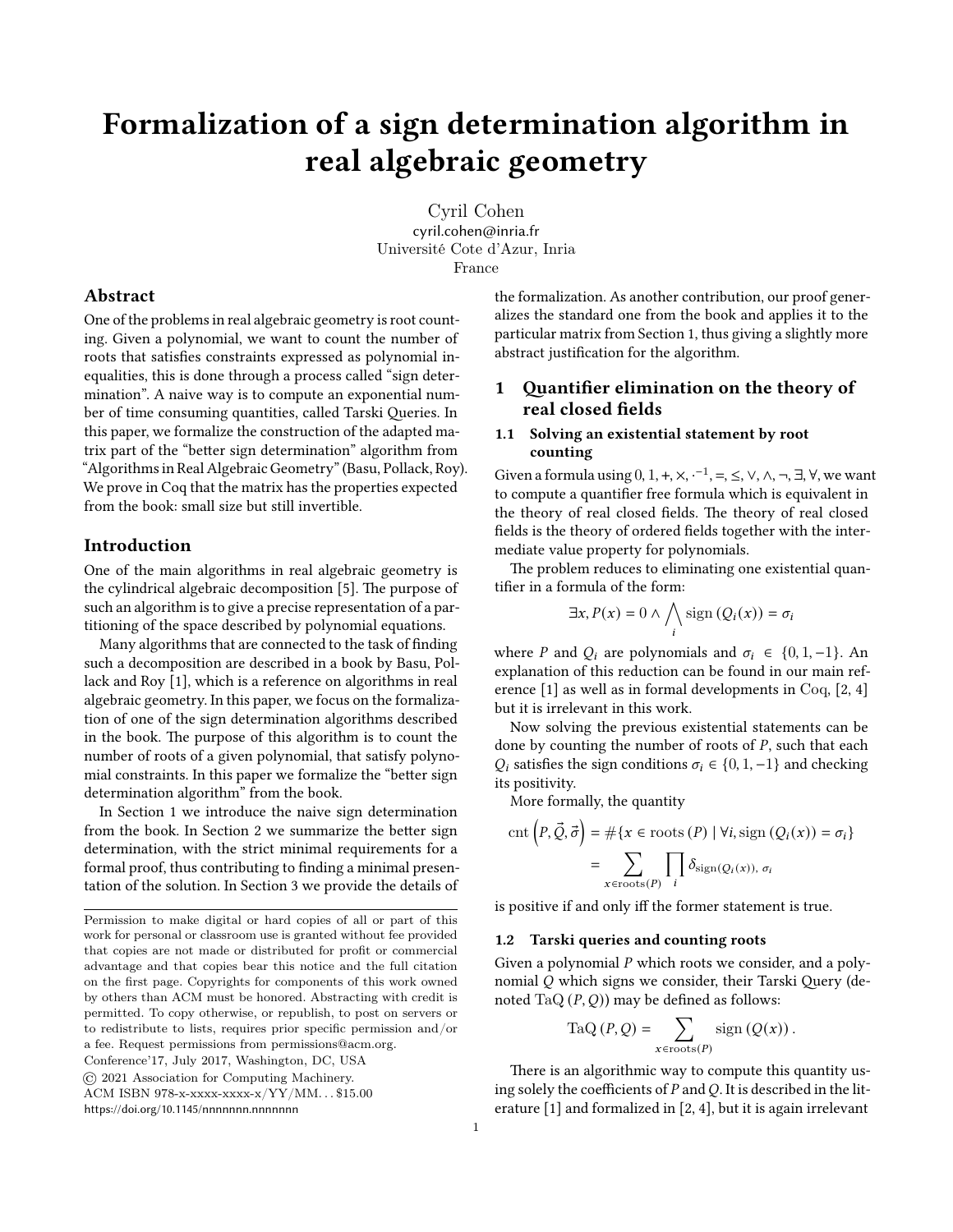to the present work, and from now on we assume we can compute these Tarski Queries as a black-box. The purpose of the present work is to formalize a technique described in [\[1\]](#page-4-1) to minimize the number of calls to this black-box, as well as the size of the polynomials  $Q$  that are fed to this black-box.

The only relation that matters in the present work is the relation between the Tarski Queries and the previous counting cnt  $\left(P, \vec{Q}, \vec{\sigma}\right)$ . Let us describe it for a single polynomial first, i.e.  $\vec{Q} = (Q_0)$ 

**1.2.1 Base case:**  $n = 1$ . Let us abbreviate

$$
C_{\sigma_0} = \text{cnt}\left(P, \vec{Q}, \vec{\sigma}\right) = \sum_{x \in \text{roots}(P)} \delta_{\text{sign}(Q_0(x)), \sigma_0},
$$

where  $\sigma_0 \in \{0, 1, -1\}$ , and

$$
\mathrm{T}_{\alpha_0}=\mathrm{TaQ}\left(P,Q^{\alpha_0}_0\right)=\sum_{x\in \mathrm{roots}(P)}\mathrm{sign}\left(Q_0(x)\right),
$$

where  $\alpha_0 \in \{0, 1, 2\}$ . We have,

$$
T_0 = C_0 + C_{+1} + C_{-1}
$$
  
\n
$$
T_1 = C_{+1} - C_{-1}
$$
  
\n
$$
T_2 = C_{+1} + C_{-1}
$$

Otherwise said:

$$
(T_0 \t T_1 \t T_2) = (C_0 \t C_{+1} \t C_{-1}) \cdot \begin{pmatrix} 1 & 0 & 0 \\ 1 & 1 & 1 \\ 1 & -1 & 1 \end{pmatrix}.
$$

<span id="page-1-1"></span>**1.2.2 General case.** Using multiple calls of TaQ  $\left(P, \vec{Q}^{\vec{\alpha}}\right)$ , with

$$
\vec{Q}^{\vec{\alpha}} = \prod_i Q_i^{\alpha_i},
$$

where  $\alpha \in \{0, 1, 2\}^n$ , there is already a formal proof [\[4\]](#page-4-3), by induction on  $n$ , of the following equalities

$$
\text{TaQ}\left(P, Q^{\vec{\alpha}}\right) = \sum_{\vec{\sigma}} \prod_i \sigma_i^{\alpha_i} \text{cnt}\left(P, \vec{Q}, \vec{\sigma}\right),
$$

for all  $\vec{\alpha} \in \{0, 1, 2\}^n$ . Otherwise said:

$$
\left(\text{TaQ}\left(P, \vec{Q}^{\vec{\alpha}}\right)\right)_{\vec{\alpha} \in \{0,1,2\}^n} = \left(\text{cnt}\left(P, \vec{Q}, \vec{\sigma}\right)\right)_{\vec{\sigma} \in \{0,1,-1\}^n}
$$

$$
\cdot \begin{pmatrix} 1 & 0 & 0 \\ 1 & 1 & 1 \\ 1 & -1 & 1 \end{pmatrix}^{\otimes n}
$$

with the appropriate ordering of  ${0, 1, 2}^n$  and  ${0, 1, -1}^n$ , and where

$$
A^{\otimes n} = \underbrace{A \otimes \ldots \otimes A}_{n \text{ times}}.
$$

Now, computing naively  $\mathrm{cnt}\left(P,\vec{Q},\vec{\sigma}\right)$  amounts to inverting a matrix of size  $3^n$  and computing all possible TaQ  $\left(P,\vec{Q}^{\vec{\alpha}}\right)$  for all  $\vec{\alpha} \in \{0, 1, 2\}^n$ , indeed

$$
\operatorname{cnt}\left(P, \vec{Q}, \vec{\sigma}\right) = \left(\operatorname{TaQ}\left(P, \vec{Q}^{\vec{\alpha}}\right)\right)_{\vec{\alpha} \in \{0, 1, 2\}^n} \\ \cdot \operatorname{col}_{\vec{\sigma}}\left(\begin{pmatrix}1 & 0 & 0 \\ 1 & 1 & 1 \\ 1 & -1 & 1\end{pmatrix}^{\otimes n}\right)^{-1}
$$

# <span id="page-1-0"></span>**2 Minimizing the linear system**

As noted in our reference [\[1\]](#page-4-1), since

$$
\mathrm{cnt}\left(P, \vec{Q}, \vec{\sigma}\right) = \#\{x \in \mathrm{roots}\left(P\right) \mid \forall i, \mathrm{sign}\left(Q_i(x)\right) = \sigma_i\},\
$$

we have

$$
\sum_{\vec{\sigma} \in \{0,1,-1\}^n} \operatorname{cnt}\left(P, \vec{Q}, \vec{\sigma}\right) \le \#(\operatorname{roots}\left(P\right)) \le \deg P
$$

Hence,  $\operatorname{\textbf{at}}$  most  $\deg P$  of the  $\operatorname{cnt}\left(P, \vec{\mathcal{Q}}, \vec{\sigma} \right)$  are nonzero, i.e. **at most** deg  $P$  sign conditions  $\sigma$  are "realizable", i.e. such that the set { $x \in \text{roots}(P) \mid \forall i, \text{sign}(Q_i(x)) = \sigma_i$ } is non empty.

Let's call the set of realizable sign conditions  $\Sigma$ , we have

$$
\Sigma = \left\{ \vec{\sigma} \in \{0, 1, -1\}^n \mid \text{cnt}\left(P, \vec{Q}, \vec{\sigma}\right) \neq 0 \right\} \subseteq \left\{0, 1, -1\right\}^n
$$

and we showed we have  $\#\Sigma \leq \deg P$ .

Now, [\[1](#page-4-1)] essentially argues that for any such  $\Sigma$  one can find a set Ada  $(\Sigma)$ , such that

- Ada ( $\Sigma$ ) is a subset of  $\{0, 1, 2\}^n$  which depends only on Σ and such that  $#Ada (Σ) = #Σ$ ,
- Ada (Σ) has "small products", i.e. for all  $\vec{\alpha} \in \text{Ada}(\Sigma)$ ,

$$
\#\{i \mid \alpha_i \neq 0\} \leq \log \#\Sigma,
$$

i.e. for all  $\vec{\alpha} \in \operatorname{Ada}(\Sigma), \vec{\mathcal{Q}}^{\vec{\alpha}}$  is the product of at most log  $\#\Sigma$  polynomials  $Q_i$  or  $Q_i^2$ .

• If  $\text{mat}(\Sigma, A)$  is a sub-matrix of the tensor product, which depends only on  $\Sigma$  and any  $A \subset \{0, 1, 2\}^n$ , such that

$$
\text{mat}(\Sigma, A)_{\vec{\sigma}, \vec{\alpha}} = \vec{\sigma}^{\vec{\alpha}} = \prod_i \sigma_i^{\alpha_i},
$$

abusing the notation to confuse  $\vec{\sigma}$ ,  $\vec{\alpha}$  and their indexes. Then,  $\text{mat}(\Sigma, \text{Ada}(\Sigma))$  is invertible.

Assuming the existence of such a Ada  $(\Sigma)$ , the system from [1.2](#page-0-1) can be reduced to

$$
\left(\mathrm{TaQ}\left(P,\vec{\mathcal{Q}}^{\vec{\alpha}}\right)\right)_{\vec{\alpha}\in\mathrm{Ada}(\Sigma)}=\left(\mathrm{cnt}\left(P,\vec{\mathcal{Q}},\vec{\sigma}\right)\right)_{\vec{\sigma}\in\Sigma}
$$

$$
\cdot\mathrm{mat}(\Sigma,\mathrm{Ada}(\Sigma))
$$

hence

$$
\operatorname{cnt}\left(P, \vec{Q}, \vec{\sigma}\right) = \left(\operatorname{TaQ}\left(P, \vec{Q}^{\vec{\alpha}}\right)\right)_{\vec{\alpha} \in \operatorname{Ada}(\Sigma)} \\ \cdot \operatorname{col}_{\vec{\sigma}}\left(\operatorname{mat}(\Sigma, \operatorname{Ada}\left(\Sigma\right))\right)^{-1}
$$

The size of the matrix to invert is smaller than  $\deg P$ , and the products  $\vec{Q}^{\vec{\alpha}}$  are all relatively small, thus, the calls to TaQ  $(P, Q)$  are far less numerous than  $3<sup>n</sup>$  in many use-cases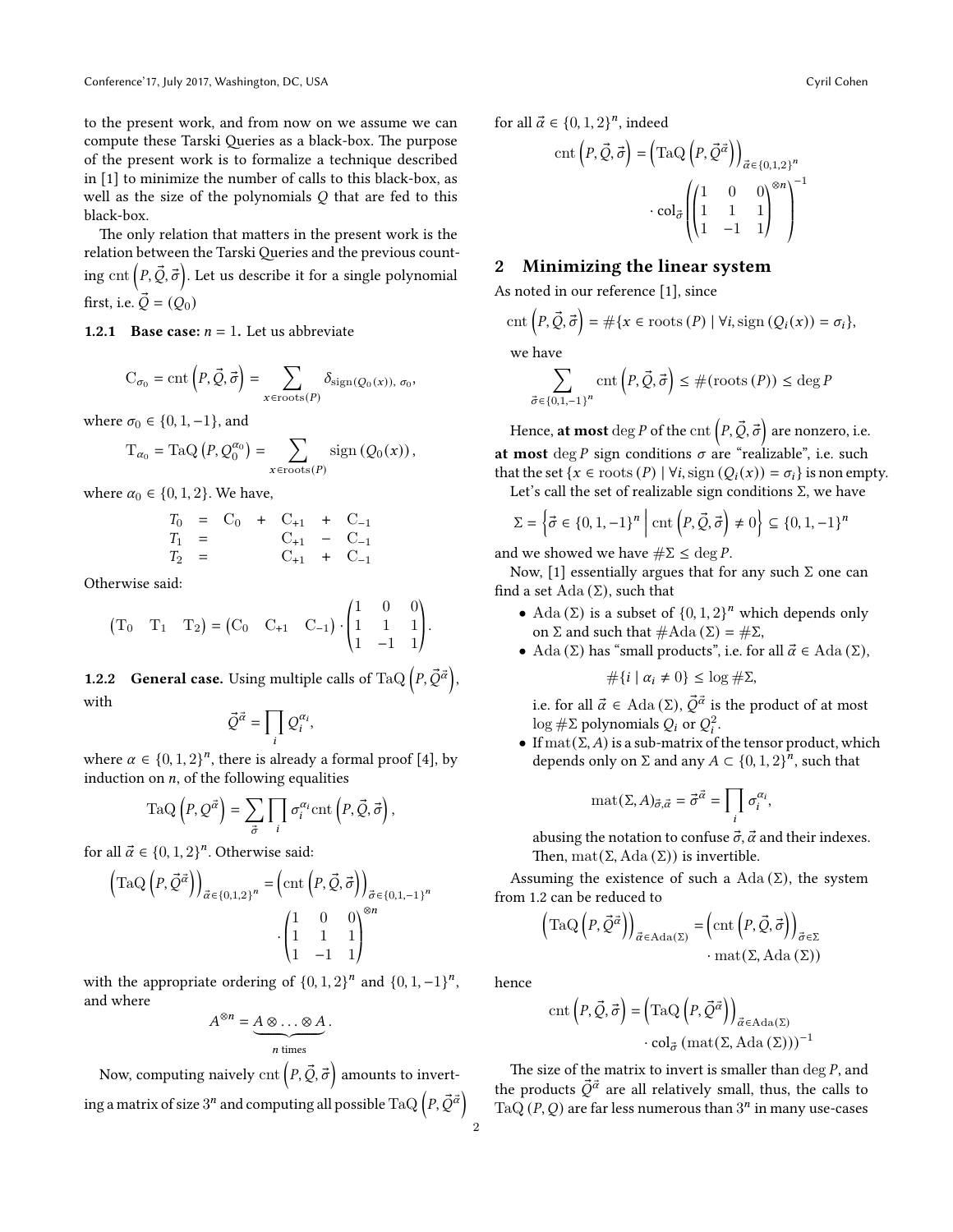and are guaranteed to be applied to relatively small values of  $O$ .

The rest of the paper explains the constructive and formalized computation of Ada ( $\Sigma$ ), when  $\Sigma$  is a subset of  $X^n$ for an arbitrary  $X$ , and gives a sufficient condition for an appropriate generalization of the matrix mat(Σ*,* Ada (Σ)) to be invertible.

# <span id="page-2-0"></span>**3 Abstraction for the formal proof**

There are three parts in the formal proof. The first part deals with the theory of extensions and restrictions of elements of  $X<sup>n</sup>$ , for any finite type X. Then we develop the theory of adapted sub-matrices, generated by a square matrix  $M$ of size k, instantiating X with  $\llbracket 0, k-1 \rrbracket$ . And finally, we instantiate the former theory for  $k = 3$  and specialize M to

$$
\begin{pmatrix} 1 & 0 & 0 \\ 1 & 1 & 1 \\ 1 & -1 & 1 \end{pmatrix}
$$

#### **3.1 Extensions and restrictions**

We define five functions,  $ext : X \rightarrow X^{\frown} n \rightarrow X^{\frown} n+1$ adds an element at the beginning of a Cartesian product, while rem :  $X \cap n+1$  -> X removes one. We also define a function extset :  $X \rightarrow$  {set  $X \cap n$ } -> {set  $X \cap n+1$ }, it takes the image of a set by ext. Now, let us consider a set  $S : \{ set \ X \cap n,+1 \}$  and a "tuple"  $r : X \cap n$ . The set compl  $S r :$ is the set of all possible completions of r so that they stay in S. Finally, Xi n S lists all possible restrictions of S in  $\{ set X \cap n \}$  that have at least n.+1 completions in S.

Variables (n : nat) (X : finType). Implicit Type  $(S : \{ set \ X \cap n+1 \}).$ Implicit Type  $(R : \{ set \ X \cap n \})$ . Implicit Types  $(s : X \cap n+1)$   $(r : X \cap n)$ . Implicit Types  $(x y : X)$   $(m : nat)$ .

(∗ Extension of s with one element x at the beginning ∗) Definition ext  $x : X \cap n+1 :=$ [ffun i => oapp r x (unlift  $0\%$ R i)].

(∗ Removing the first element of s, i.e. inverse of ext ∗) Definition rem s :  $X \hat{ }$ n := [ffun i => s (lift  $0\%$ R i)].

(∗ Extension of a set with an element x at the beginning. ∗) Definition extset x R : {set X  $\hat{ }$  n.+1} :=  $[set ext xs | s in R].$ 

(∗ The set of possible completions of r by x in S ∗) Definition compl S  $r : \{ set X \} :=$  $[set x | ext x r \in S].$ 

( $\star$  The set of elements with at least m + 1 extensions in S  $\star$ ) Definition Xi m S : {set X  $\hat{ }$  n} :=

[set  $r : X \cap n \mid m < \text{\#|compl S r|}.$ 

The main results are cancellation lemmas between ext and rem, as well as monotonicity lemmas for extset, compl and Xi:

Lemma subset\_extset x (R R' : {set X  $\hat{ }$  n} : (extset R \subset extset R') =  $(R \subset R')$ .

- Lemma subset compl r (S S' : {set X  $\hat{ }$  n.+1}) : S \subset  $S'$  -> compl S r \subset compl S' r.
- Lemma subset\_Xi m  $(S S' : \{ set X \cap n+1 \})$ : S \subset  $S'$  -> Xi m S \subset Xi m S'.

Lemma leq\_Xi  $(S : \{set X^n : n+1\})$   $(m p : n \text{at})$ :  $p \leq m \Rightarrow Xi \in S \subset X p S$ .

#### **3.2 Adapted families and matrices**

Now, we specialize  $X := \mathbb{I}_{\mathbb{I}} k$  (i.e.  $X = \mathbb{I}_{0,k-1}$ ), with  $k > 0$ . (In Coq, we define  $k := k' + 1$  to have a manifest positivity). We also consider a square matrix M of size k, and we define mat1 S for all  $S : \{ set X \}$  to select a sub-matrix  $\sqrt{\frac{1}{2}}$  selecting the rows from S and taking the  $\#|S|$  first columns: it is the left-most sub-matrix of M which selects rows from S.

Variables (F : fieldType) (k' : nat). Let  $k := k' + 1$ . Let  $X := 'I$  k. Variable M : 'M[F]\_k.

Definition mat1  $(S : \{set X\} ) : 'M[F] \_ \# |S| :=$ \matrix\_(i, j) M (enum\_val i) (inord j).

Now, the main contribution of this paper is to identify the sufficient condition that any left-most square sub-matrix is invertible.

Hypothesis row\_free\_mat1 : forall  $(S : \{ set X \})$ , row free (mat1 S).

We generalize the definition of the matrix mat as in Section [2,](#page-1-0) by making the product of all the corresponding entries (like in a tensor product).

Definition mat\_coef n (i : X  $\hat{ }$  n) (j : X  $\hat{ }$  n) := \ prod\_k  $M$  (i k) (j k).

Definition mat n  $(S : \{ set X \cap n \})$  $(A : \{ set X \cap n \}) : 'M_{\text{---}}(\# |S|, \# |A|) :=$  $\mathrm{matrix} (i < #|S|, i < #|A|)$ mat coef (enum val i) (enum val j).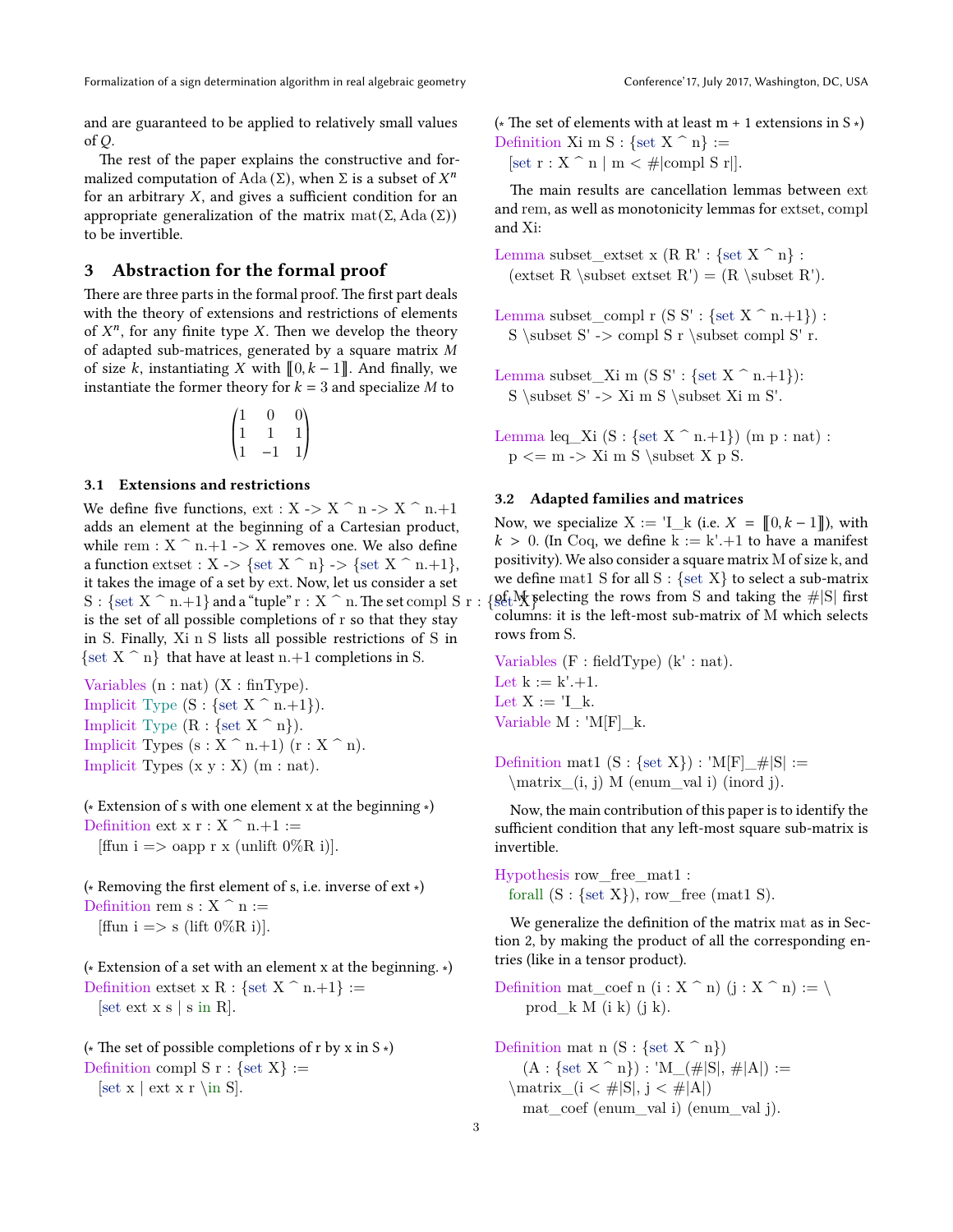From there, we can finally define what it means for a family A to be adapted to S, it is when the matrix is invertible, but invertibility is reserved to manifest square matrices, and there is no a priori reason why the cardinals  $\#|A|$  and  $\#|S|$ would be even provably equal. Hence we state the invertibility by asserting the two cardinals are equal and that the rows of the matrix form a free family. The latter condition is equivalent to invertibility when the matrix is square.

Definition adapted n

 $(S : \{ set \ X \cap n \}) (A : \{ set \ X \cap n \}) :=$  $(\#|A| == \#|S|) \& \& \text{ row} \text{ free (mat S A)}.$ 

Now, the only thing that remains is the construction of a concrete adapted family. We need to define Ada (S) ⊂  $\llbracket 0, k-1 \rrbracket^n$ , such that

- Ada (*S*)  $\subset [0, k-1]^{n}$ ,
- $#Ada(S) = #S$
- $\#\{i \mid \alpha_i \neq 0\} \leq \log \# S$
- mat( $S$ , Ada( $S$ )) is invertible.

#### **3.3 Effective construction of the adapted family**

The adapted family  $A da(S)$  is defined recursively as the disjoint union of  $0\Xi_0(S)$ ,  $1\Xi_1(S)$ , ...,  $(k-1)\Xi_{k-1}(S)$ .

Fixpoint adapt  $n : \{ set X \cap n \} \rightarrow \{ set X \cap n \} :=$ if n isn't \_.+1 then id else fun S => \bigcup  $(i < k)$  extset i (adapt  $(Xi i S)$ ).

The intuition is the following: for elements of S whose restriction have *i* completions, we need to add all of 0*, . . . , i*− 1 to the beginning of the adapted family, in order to have enough information to invert the matrix, hence when there are at least one completion, we add at least 0, when there are at least two completions, we also add 1, *. . .*, when there are at least *i* completions, we need to also add  $i - 1$  and so on.

With this definition, adapt is monotonous: giving it more elements gives a bigger family.

Lemma subset\_adapt n  $(S S' : \{ set X \cap n \})$ :  $S \subset S' \to S' \subset S'$ .

Moreover it is downward closed, indeed if it contains a "tuple" a, then it contains any tuple that has smaller element. This is obvious via the construction above.

Lemma adapt\_down\_closed n S (a b : X ^ n) : (forall i, b  $i \le a$  i) -> a \in adapt  $S \rightarrow b \in \mathbb{S}$ .

Now the main results are quite technical. In particular the inductions in mat\_adapt\_free is non trivial: there are two inductions, one on n, and the other one on  $\#|\text{compl S (rem t)}|$ , where t is a well selected row in S (see the formal proof for more details).

Theorem mat adapt free n  $(S : \{ set \ X \cap n \})$ : row free (mat S (adapt S)).

Lemma card adapt n S : #|adapt S| = #|S|.

Finally, we reach the fact that adapt S is always adapted to S, and that the adapted family has less than  $\log \# S$  products.

Theorem adapt adapted n  $(S : {set T^n})$  : adapted S (adapt S).

```
Proposition prop_10_84 n S (a : T^n) :
   a \infty adapt S ->
#|\text{set i} \mid a \text{ i } |= 0| <= trunc \log 2 \text{ #} |S|.
```
#### **3.4 Instantiation of the abstract sign determination**

Finally getting back the result amounts to providing the right matrix, and proving that all its left-most sub-matrices are invertible. In order to do that we encode the bijection sign between  $\begin{bmatrix} 1 & 3 & \text{and } \{0, 1, -1\} \end{bmatrix}$ , and we define the matrix ctmat3 in a concise way:

$$
\begin{pmatrix} 1 & 0 & 0 \ 1 & 1 & 1 \ 1 & -1 & 1 \end{pmatrix} = ((\text{if } i \ge 2 \text{ then}(-1) \text{ else } i)^j)_{(i < 3, j < 3)}
$$

In Coq we write:

Definition sign  $(k : I_3) : rat :=$ if  $k \geq 2$  then -1 else k%:Q.

Definition ctmat3 :=

\matrix  $(i < 3, i < 3)$  sign i  $\hat{i}$ .

Now, in order to apply the theorem adapt\_adapted from above, the only thing we need is the invertibility of left-most sub-matrices. This is done by computing the determinant of all possible left-most sub-matrices and checking they are non zero. In the current work, we need to do it by hand (in 65 lines), but ultimately, these determinants should be automatically computed, e.g. using a refinement mechanism à la CoqEAL. [\[3,](#page-4-4) [6](#page-4-5)]

Finally we get the expected results.

- Lemma row\_free\_ctmat  $(S : \{set' I_3\})$ : row free (mat1 ctmat3 S).
- Theorem ctmat\_adapted n  $(S : \{set 'I_3 \cap n\})$ : adapted ctmat3 S (adapt S).

## **Related Work**

This work is a potential "spare part" for the preexisting Coq development[[2,](#page-4-2) [4\]](#page-4-3) already relating Tarski Queries with root counting. It could be substituted directly inside the old code, or substituted during a refinement phase.